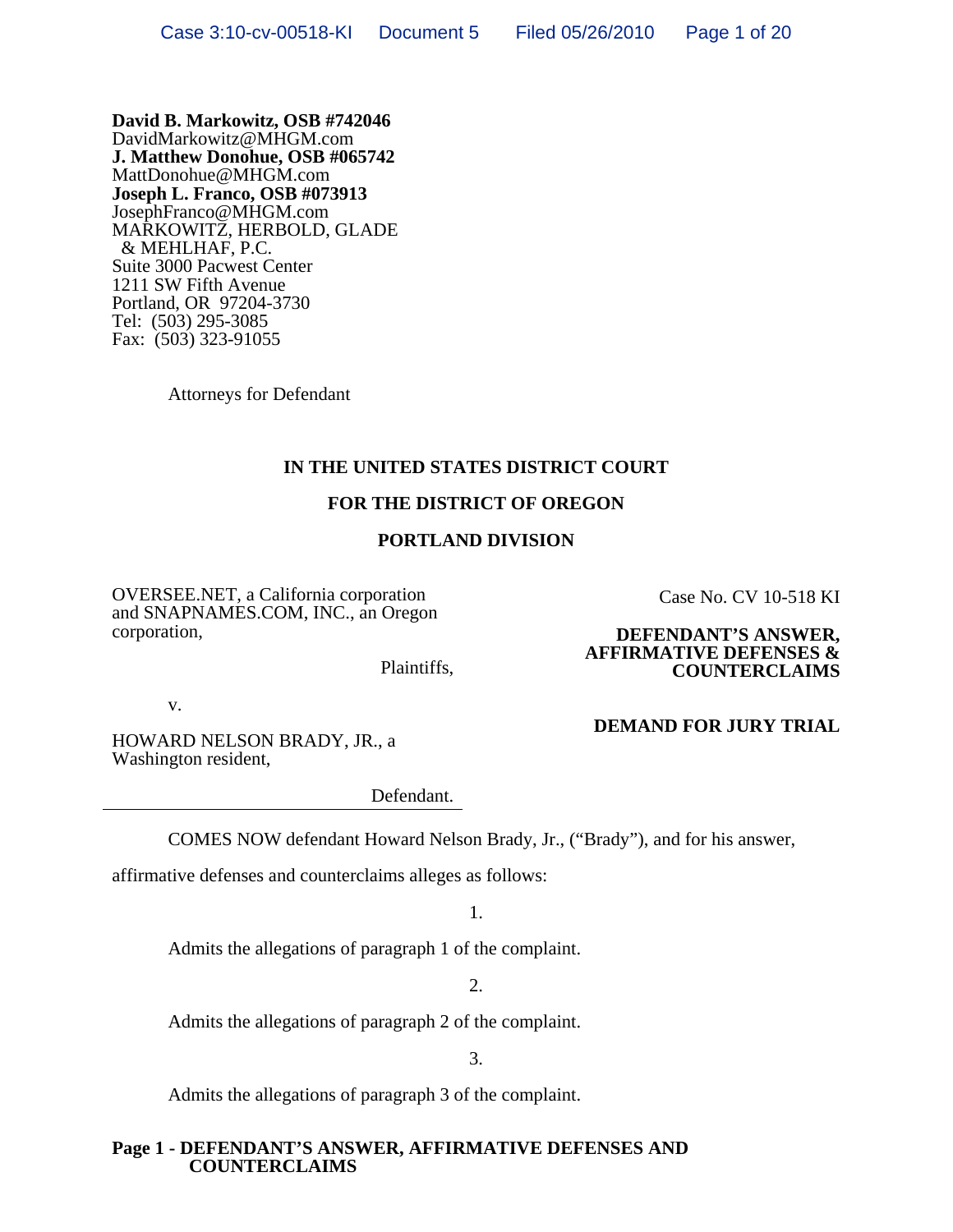Admits the allegations of paragraph 4 of the complaint.

5.

In response to paragraph 5 of the complaint, Brady admits that he was an employee of SnapNames, that his employment was terminated for cause, and that he is a resident of the state of Washington. Brady lacks knowledge or information sufficient to form a belief as to the truth of the allegation that he was an employee of Oversee because he does not have the information necessary to determine or confirm his employment status after Oversee's acquisition of SnapNames, and therefore denies the same. Except as so admitted, Brady denies the remainder of the allegations contained in paragraph 5 of the complaint.

6.

Admits the allegations of paragraph 6 of the complaint.

7.

Admits the allegations of paragraph 7 of the complaint.

### 8.

In response to paragraph 8 of the complaint, Brady admits that he used the Hank Alvarez account to cause other bidders to increase their bids in a small minority of the total auctions that SnapNames administered between March 2005 and September 2009. Brady further admits that he made inappropriate refunds to himself, that he unconditionally offered to repay Oversee or SnapNames the full amount of the refunds, with interest, prior to the filing of plaintiffs' complaint, and that plaintiffs have rejected his repayment. Except as so admitted, Brady denies the remainder of the allegations contained in paragraph 8 of the complaint.

9.

Admits the allegations of paragraph 9 of the complaint.

10.

In response to paragraph 10 of the complaint, Brady admits that he sometimes used the Hank Alvarez account to cause other bidders to increase their bids, but denies that such activities constituted his primary use of the account. Brady primarily used the Hank Alvarez account to

### **Page 2 - DEFENDANT'S ANSWER, AFFIRMATIVE DEFENSES AND COUNTERCLAIMS**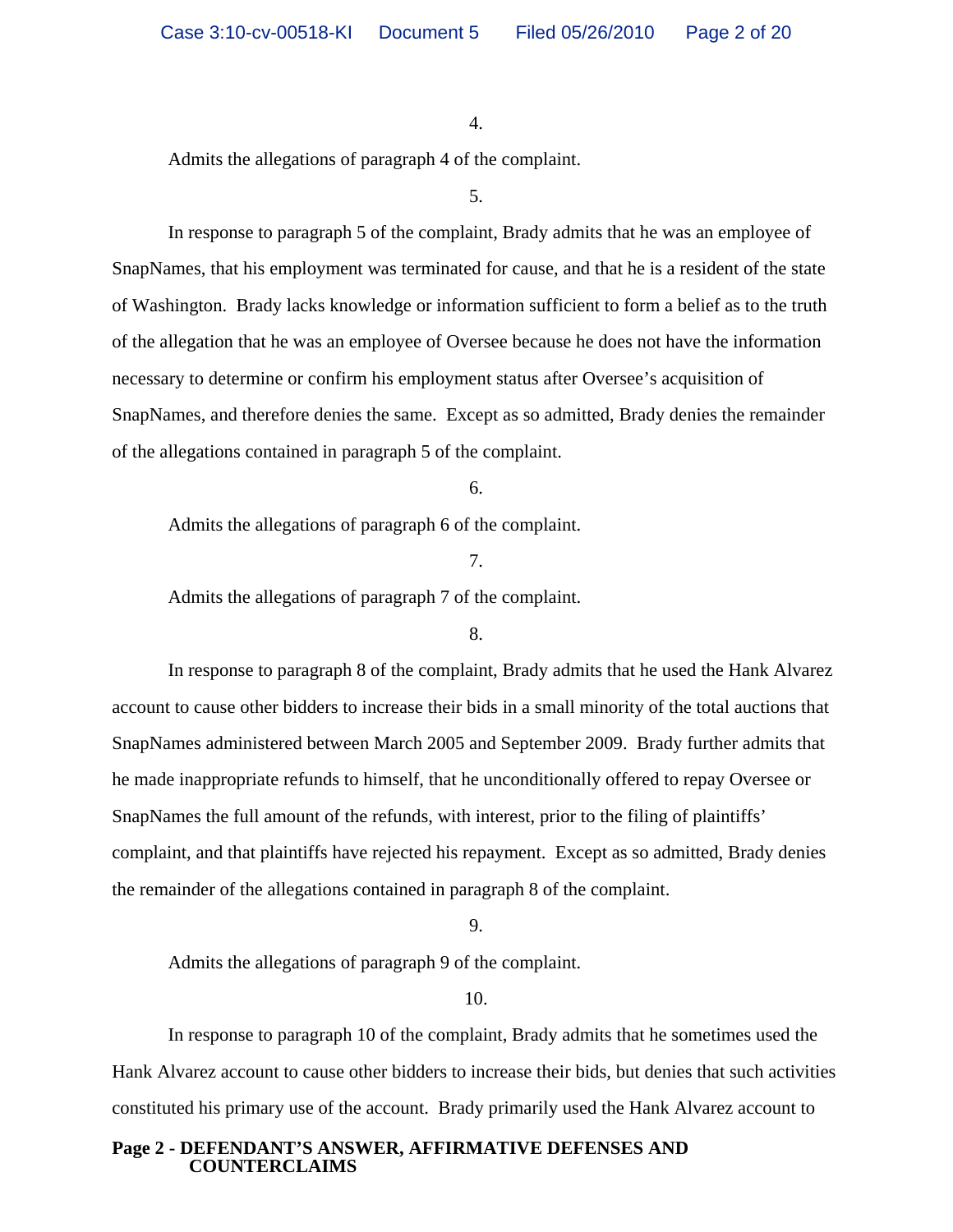legitimately purchase domain names that Brady believed would be profitable so that he could accumulate savings for his long-term health care. Brady's mother suffered from a genetic neuromuscular disorder and died at age 56 wheelchair bound with her legs locked in a 90 degree angle at her knees. Brady has the same symptoms as his mother, including severe pain, weakness and stiffness in his muscles, among other things. All these symptoms have gradually worsened as Brady ages (he is currently 54) and for many years Brady has been able to function only by taking muscle relaxants. Brady's use of the Hank Alvarez account to purchase domain names and accumulate savings for long term health care was driven by his intense fear that at some future undetermined time he will become incapacitated like his mother. Brady further states that he improperly used the Hank Alvarez account to increase other bidders' bids in a small minority of the total auctions that SnapNames administered between March 2005 and September 2009. Brady further states that his improper use of the Hank Alvarez account to increase other bidders' bids was completely separate from Brady's use of that account to acquire domain names for himself, and was done solely for the benefit of SnapNames and Oversee. Brady mistakenly and wrongly believed that increasing other bidders' bids would help a small number of SnapNames and Oversee employees other than Brady retain their jobs by creating better financial health for the companies. Except as so admitted, Brady denies the allegations contained in paragraph 10 of the complaint.

#### 11.

In response to paragraph 11 and 11(a), (b) and (c) of the complaint, Brady admits the allegations in paragraph 11(a)  $\&$  (b). With respect to paragraph 11(c), Brady admits that he gave the impression he was in contact with Hank Alvarez when Hank Alvarez did not exist, lied to employees of SnapNames and Oversee regarding the Hank Alvarez account, and did not inform SnapNames or Oversee management that Hank Alvarez was a fabrication. Brady denies that he created Hank Alvarez to engage in wrongdoing. Brady created Hank Alvarez to purchase domain names he believed would be profitable and would allow him to accumulate savings for his long term health care. Brady lacks knowledge or information sufficient to form a belief as to the truth of the allegation that he caused at least one SnapNames employee to represent

### **Page 3 - DEFENDANT'S ANSWER, AFFIRMATIVE DEFENSES AND COUNTERCLAIMS**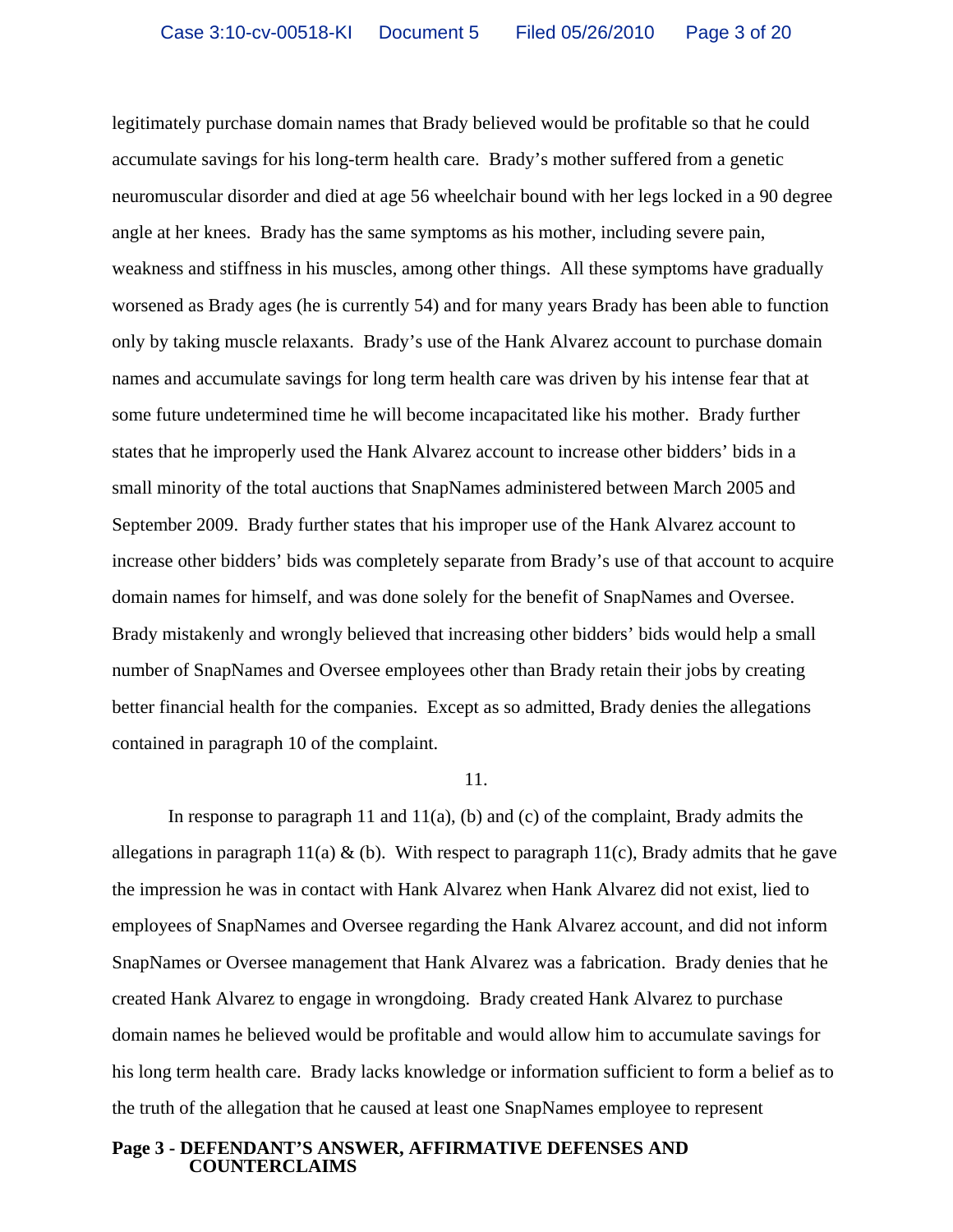incorrectly to the public that Hank Alvarez was a real person because the allegation lacks specificity as to who the SnapNames employee is, and in what context the alleged representation occurred, and therefore denies the same. Except as so admitted, Brady denies the allegations contained in paragraph 11 of the complaint

12.

In response to paragraph 12 and 12 (a), (b), (c) and (d) of the complaint, Brady lacks knowledge or information sufficient to form a belief as to the truth of the allegations contained therein because Brady does not have access and does not possess the emails quoted in the complaint, and therefore denies the same.

13.

Denies the allegations of paragraph 13 of the complaint.

14.

In response to paragraph 14 of the complaint, Brady admits that Oversee acquired SnapNames, and that for some period of time Brady was entitled to an "earn-out" based upon the financial performance of SnapNames. Except as so admitted, Brady denies the remaining allegations contained therein.

15.

In response to paragraph 15 of the complaint, Brady admits that as of June 14, 2007, he had not informed Oversee that he had used the Hank Alvarez account to cause other bidders to increase their bids, or that the increased bids inflated SnapNames' profits. Brady denies that he knew that the transaction documents required such disclosure. Except as so admitted, Brady denies the remaining allegations contained therein.

16.

In response to paragraph 16 of the complaint, Brady denies that he personally benefitted from causing other bidders to increase their bids. Rather, Brady admits that his use of the Hank Alvarez account to cause other bidders to increase their bids increased the revenue and profits of SnapNames and Oversee by an amount that has not been determined by Brady. Except as so admitted, Brady denies the remaining allegations contained therein.

### **Page 4 - DEFENDANT'S ANSWER, AFFIRMATIVE DEFENSES AND COUNTERCLAIMS**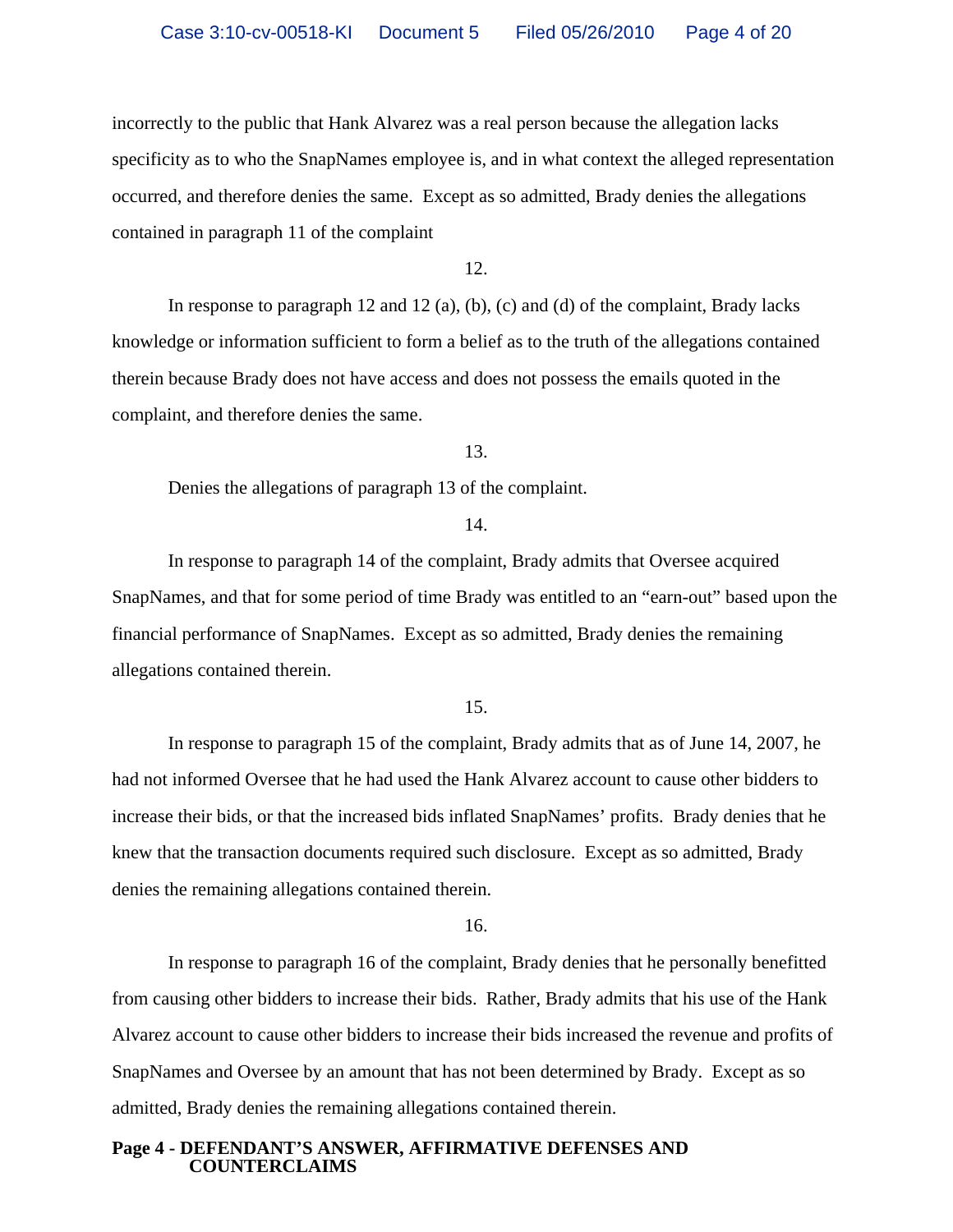Denies the allegations of paragraph 17 of the complaint.

#### 18.

In response to paragraph 18 of the complaint, Brady admits that he purchased domain names at SnapNames' auctions using the Hank Alvarez account, and that in some instances he refunded to the Hank Alvarez account some portion of the winning bid purchase price. Brady denies that he purchased names regardless of the purchase price. Except as so admitted, Brady denies the remainder of the allegations contained in paragraph 18 of the complaint.

#### 19.

In response to paragraph 19 of the complaint, Brady admits that he inappropriately issued refunds to the Hank Alvarez account totaling approximately \$175,000, that Brady unconditionally offered to repay that amount, with interest, prior to the filing of the complaint, and that plaintiffs refuse to accept such repayment. Additionally, Brady denies that the company requested a change in his employment status in August 2008. Rather, in 2008 Brady requested a reduction in his responsibilities, including a corresponding reduction in his salary. Except as so admitted, Brady denies the remainder of the allegations contained in paragraph 19.

20.

In response to paragraph 20 of the complaint, Brady admits that Oversee hired outside counsel to investigate the Hank Alvarez account. Except as so admitted, Brady lacks knowledge or information sufficient to form a belief as to the truth of the allegations contained therein, and therefore denies the same.

21.

In response to paragraph 21 of the complaint, Brady admits that on or about October 12, 2009, outside counsel interviewed him at the SnapNames offices in Portland, Oregon, and that he initially was not truthful and claimed that Hank Alvarez was a real person and a long standing customer of his. Brady denies that he continued to lie about the Hank Alvarez account after his initial interview. Brady admits that he told outside counsel that no one else at SnapNames or Oversee was involved in or aware of his activity related to Hank Alvarez, that he was placed on

### **Page 5 - DEFENDANT'S ANSWER, AFFIRMATIVE DEFENSES AND COUNTERCLAIMS**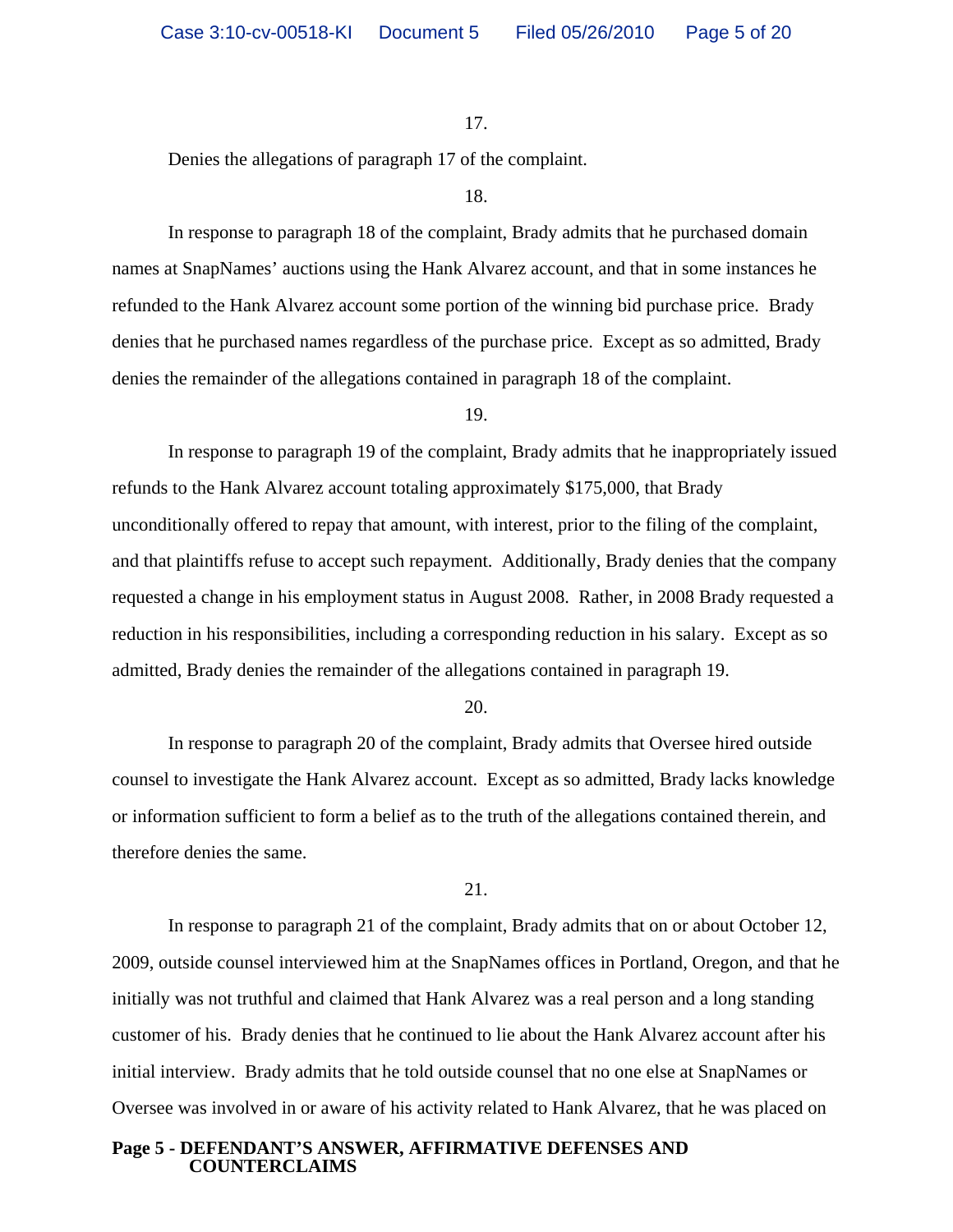administrative leave, and that he cooperated with the investigation, among other things, allowing Oversee to confiscate his work and home computers. Except as so admitted, Brady denies the remainder of the allegations contained in paragraph 21.

22.

In response to paragraph 22 of the complaint, Brady lacks knowledge or information sufficient to form a belief as to the truth of the allegations contained therein, and therefore denies the same.

23.

In response to paragraph 23 of the complaint, Brady admits that on or about November 4, 2009, Oversee and SnapNames made disclosures regarding Brady's conduct to its customers and offered rebates to customers that participated in auctions where halvarez was the winning bidder. Except as so admitted, Brady denies the remainder of the allegations contained in paragraph 23.

24.

In response to paragraph 24 of the complaint, Brady admits that his improper refunds to the Hank Alvarez account caused damages of approximately \$175,000 plus interest, and Brady has unconditionally tendered the return of those funds. Brady denies the remaining allegations of paragraph 24 of the complaint.

#### 25.

In response to paragraph 25 of the complaint, Brady admits that Oversee has paid rebates, in the form of cash or credits, to customers who participated in auctions where halvarez was the winning bidder. Except as so admitted, Brady denies the remainder of the allegations contained in paragraph 25.

26.

In response to paragraph 26 of the complaint, Brady admits that he made inappropriate refunds to himself, that he unconditionally offered to repay Oversee or SnapNames the full amount of the refunds, with interest, prior to the filing of plaintiffs' complaint, and that plaintiffs have rejected his repayment. Except as so admitted, Brady denies the remainder of the allegations contained in paragraph 26 of the complaint.

### **Page 6 - DEFENDANT'S ANSWER, AFFIRMATIVE DEFENSES AND COUNTERCLAIMS**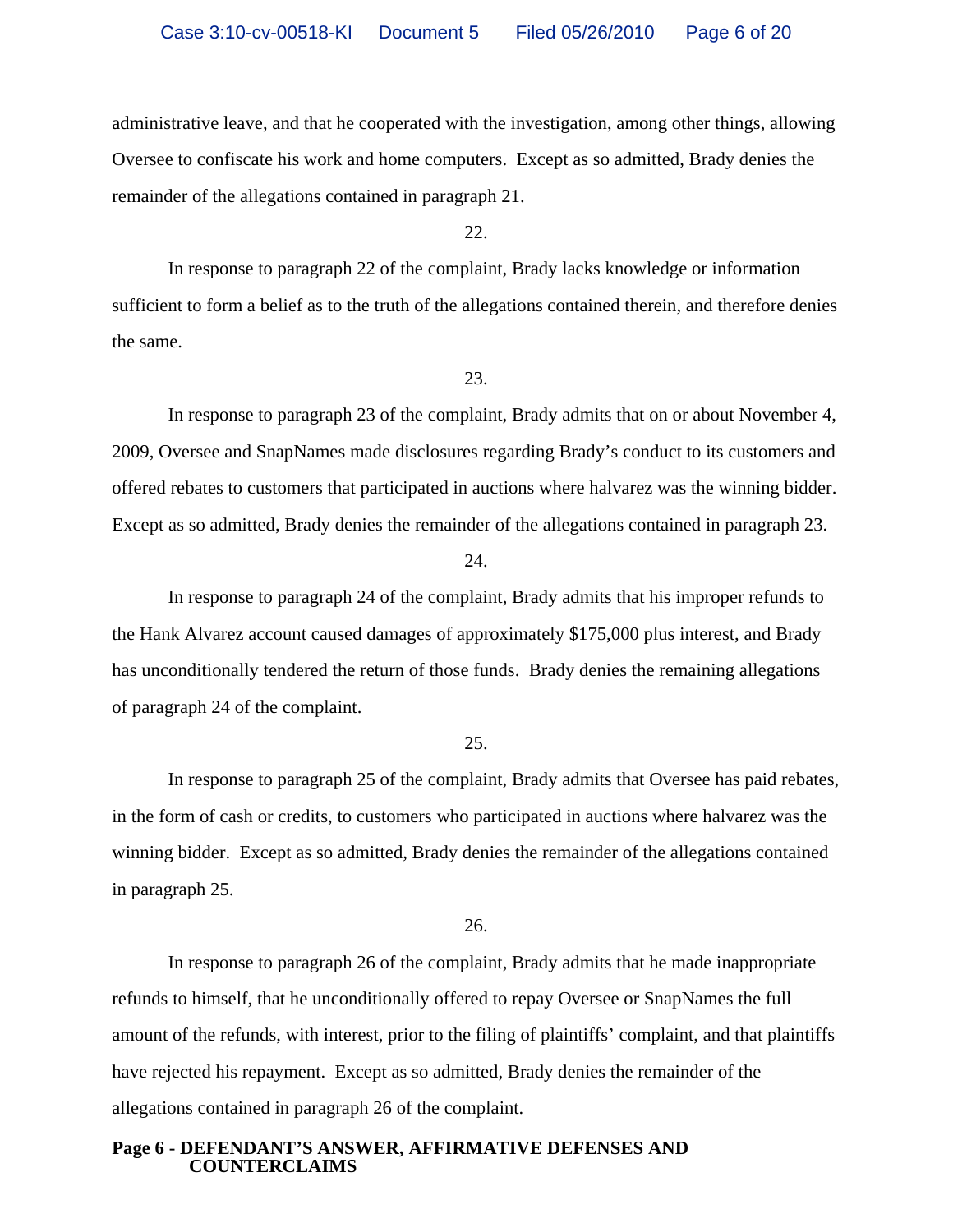In response to paragraph 27 of the complaint, Brady lacks knowledge or information sufficient to form a belief as to the truth of the allegations contained therein, and therefore denies the same.

28.

In response to paragraph 28 of the complaint, Brady admits that Oversee has been named as a defendant in two lawsuits. Except as so admitted, Brady lacks knowledge or information sufficient to form a belief as to the truth of the allegations contained therein, and therefore denies the same.

29.

Denies the allegations of paragraph 29 of the complaint.

30.

Denies the allegations of paragraph 30 of the complaint.

31.

Denies the allegations of paragraph 31 of the complaint.

### **FIRST CLAIM FOR RELIEF**

### **COUNT I**

#### **(Breach of Fiduciary Duty Owed to SnapNames – Shill Bidding Scheme)**

### **(SnapNames)**

32.

In response to paragraph 32 of the complaint, Brady reasserts his answers to each of the allegations set forth in paragraphs 1 through 31 of the complaint.

33.

In response to paragraph 33, Brady admits that he owed fiduciary duties of honesty,

loyalty and good faith to SnapNames. Except as so admitted, Brady denies the remainder of the allegations of paragraph 33.

### **Page 7 - DEFENDANT'S ANSWER, AFFIRMATIVE DEFENSES AND COUNTERCLAIMS**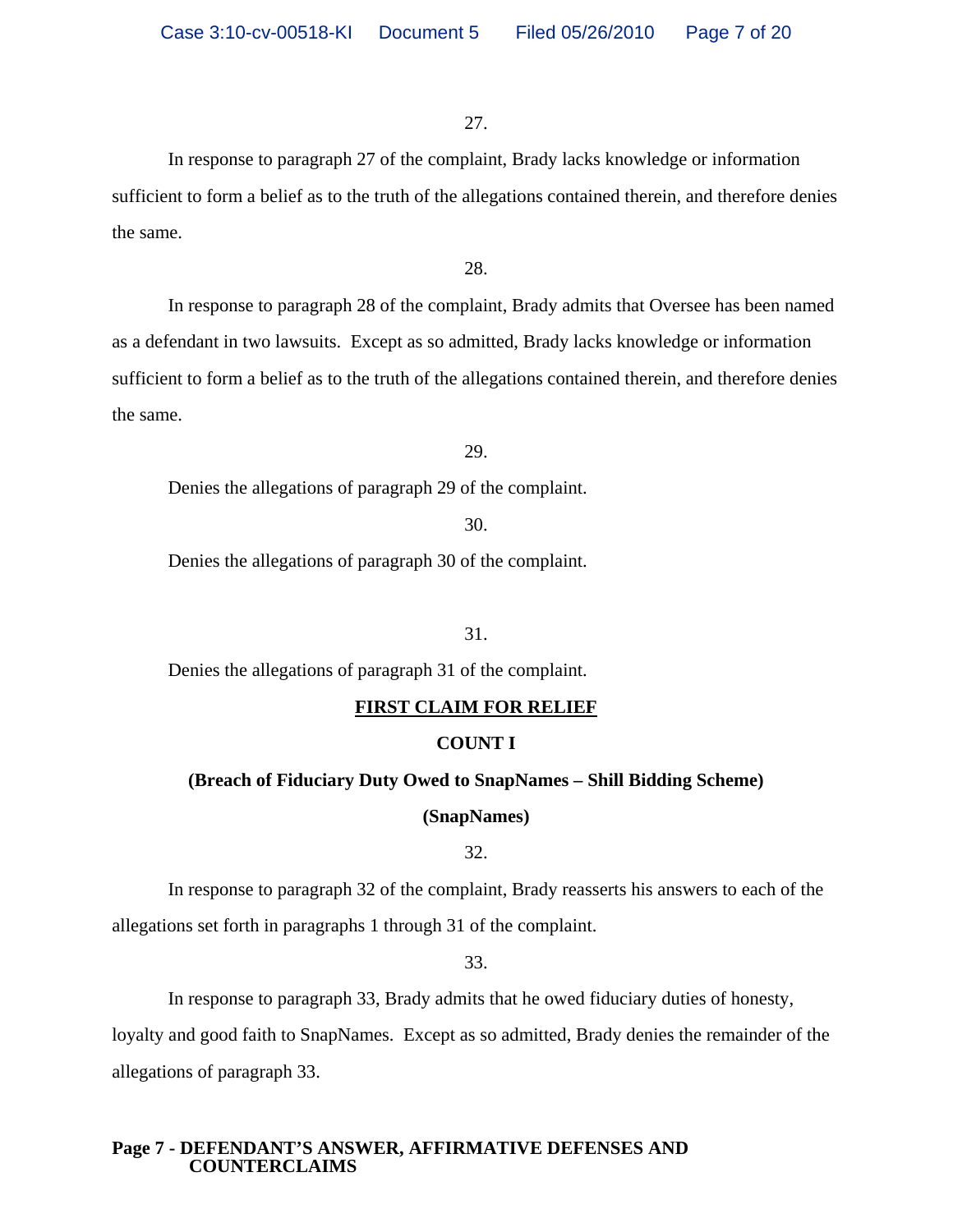Denies the allegations of paragraph 34 of the complaint.

35.

Denies the allegations of paragraph 35 of the complaint.

### **COUNT II**

### **(SnapNames)**

## **(Breach of Fiduciary Duty Owed to SnapNames – Embezzlement Scheme)**

36.

In response to paragraph 36 of the complaint, Brady reasserts his answers to each of the allegations set forth in paragraphs 1 through 31 of the complaint.

37.

In response to paragraph 37, Brady admits that he owed fiduciary duties of honesty, loyalty and good faith to SnapNames. Brady further admits that he made inappropriate refunds to himself, that he unconditionally offered to repay Oversee or SnapNames the full amount of the refunds, with interest, prior to the filing of plaintiffs' complaint, and that plaintiffs have rejected his repayment. Except as so admitted, Brady denies the remainder of the allegations contained in paragraph 37 of the complaint.

38.

In response to paragraph 38, Brady admits that his inappropriate refunds caused SnapNames and Oversee total damages of approximately \$175,000, which sum Brady unconditionally offered to repay, with interest, prior to the filing of the complaint, and which plaintiffs have refused to accept. Except as so admitted, Brady denies the remainder of the allegations contained in paragraph 38 of the complaint.

39.

Denies the allegations of paragraph 39 of the complaint.

// // //

// // //

### **Page 8 - DEFENDANT'S ANSWER, AFFIRMATIVE DEFENSES AND COUNTERCLAIMS**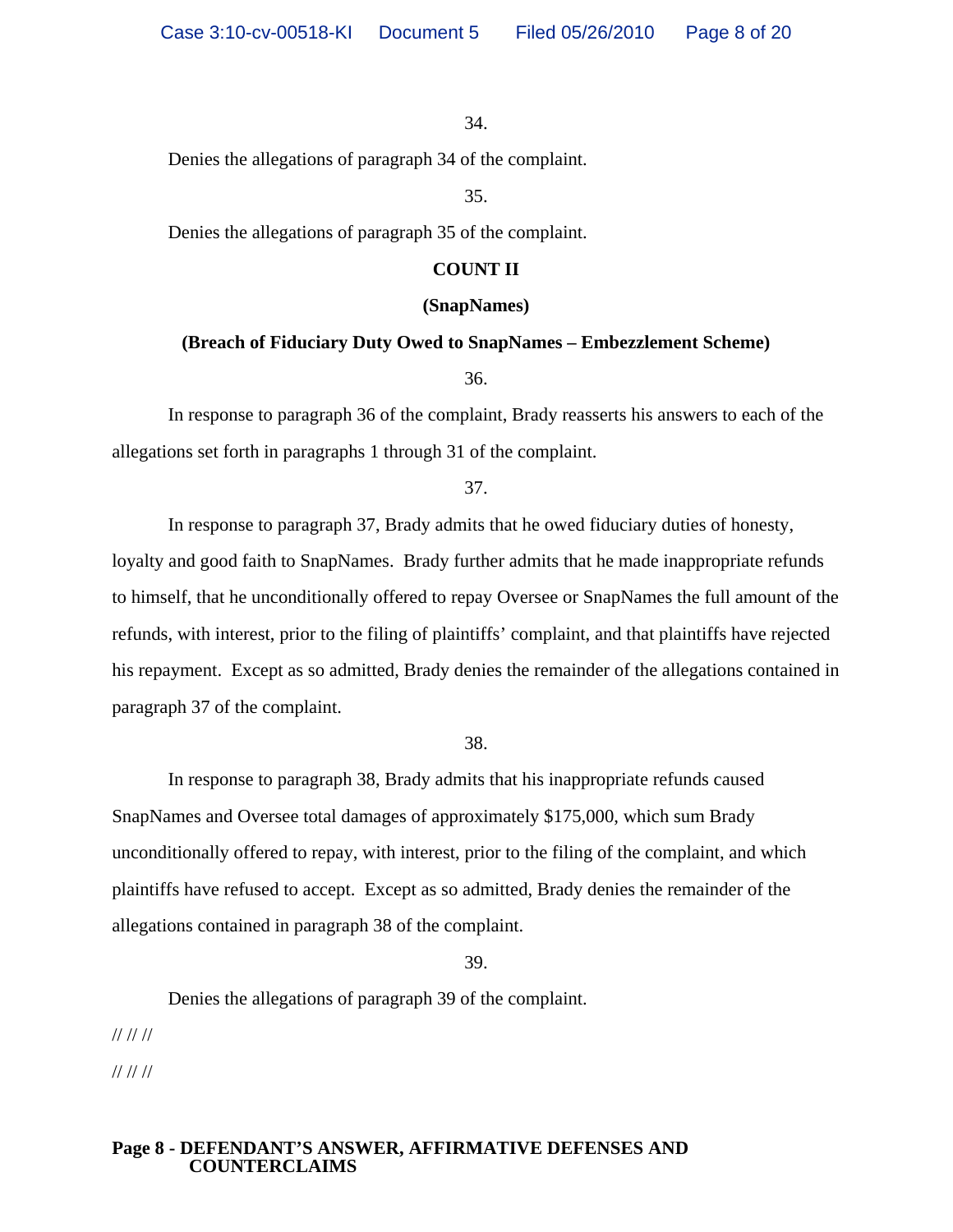### **SECOND CLAIM FOR RELIEF**

### **COUNT I**

### **(Breach of Fiduciary Duty Owed to Oversee – Shill Bidding Scheme)**

#### **(Oversee)**

40.

In response to paragraph 40 of the complaint, Brady reasserts his answers to each of the allegations set forth in paragraphs 1 through 31 of the complaint.

41.

In response to paragraph 41, Brady lacks knowledge or information sufficient to form a belief as to the truth of the allegations that he was a Vice President of Oversee because he does not have access to information to confirm that status, and therefore denies the same. Brady denies the remainder of the allegations contained in paragraph 41 of the complaint.

42.

Denies the allegations of paragraph 42 of the complaint.

### 43.

Denies the allegations of paragraph 43 of the complaint.

#### **COUNT II**

### **(Breach of Fiduciary Duty Owed to Oversee – Embezzlement Scheme)**

**(Oversee)**

44.

 In response to paragraph 44 of the complaint, Brady reasserts his answers to each of the allegations set forth in paragraphs 1 through 31 of the complaint.

45.

 In response to paragraph 45, Brady lacks knowledge or information sufficient to form a belief as to the truth of the allegations that he was a Vice President of Oversee because he does not have access to information to confirm that status, and therefore denies the same. Brady admits that he made inappropriate refunds to himself, that he unconditionally offered to repay Oversee or SnapNames the full amount of the refunds, with interest, prior to the filing of

### **Page 9 - DEFENDANT'S ANSWER, AFFIRMATIVE DEFENSES AND COUNTERCLAIMS**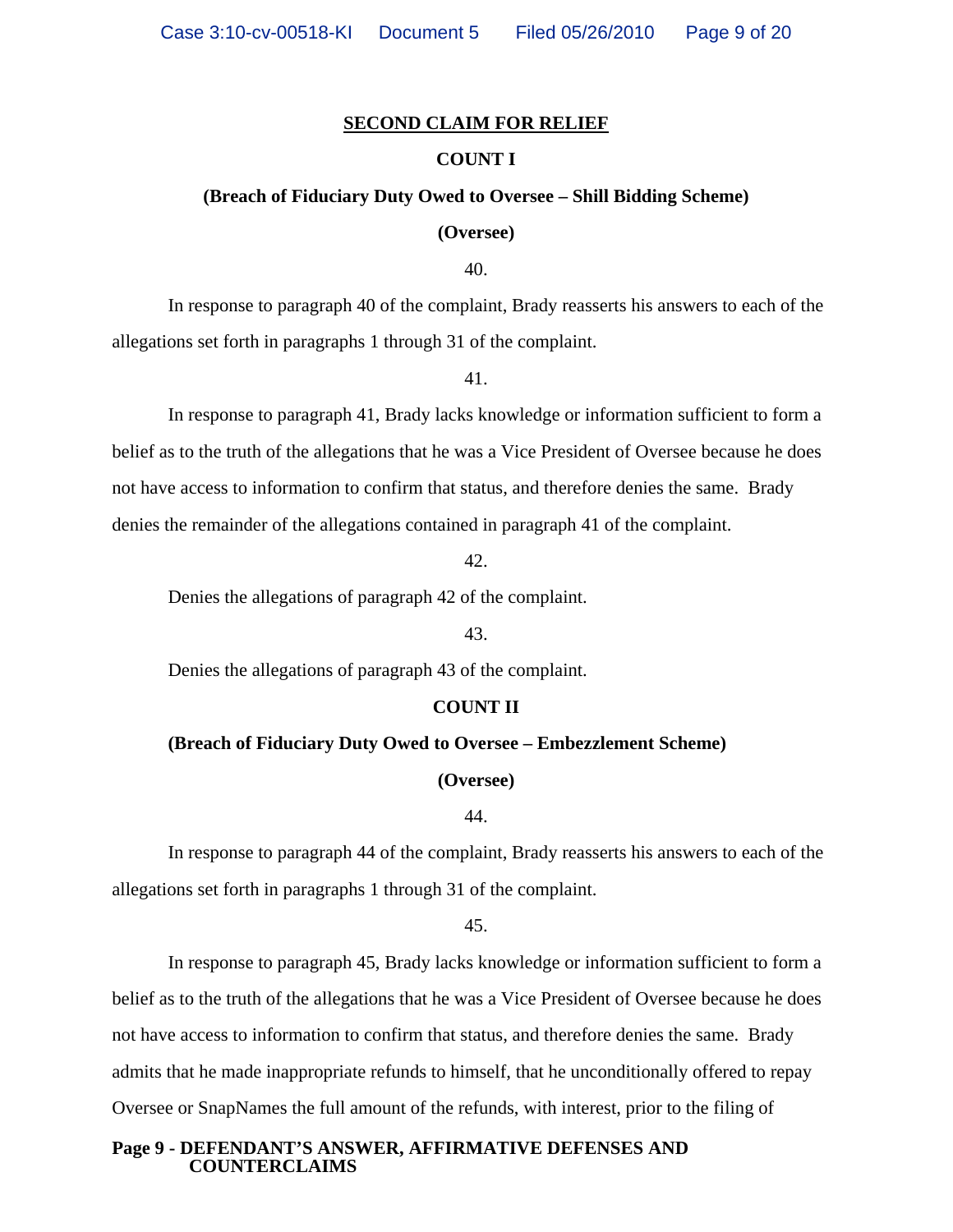plaintiffs' complaint, and that plaintiffs have rejected his repayment. Except as so admitted,

Brady denies the remainder of the allegations contained in paragraph 45 of the complaint.

46.

 In response to paragraph 46, Brady admits that his inappropriate refunds caused SnapNames and Oversee total damages of approximately \$175,000, which sum Brady unconditionally offered to repay, with interest, prior to the filing of the complaint, and which plaintiffs have refused to accept. Except as so admitted, Brady denies the remainder of the allegations contained in paragraph 46 of the complaint.

47.

Denies the allegations of paragraph 47 of the complaint.

### **THIRD CLAIM FOR RELIEF**

#### **(Conversion)**

48.

 In response to paragraph 48 of the complaint, Brady reasserts his answers to each of the allegations set forth in paragraphs 1 through 31 of the complaint.

49.

In response to paragraph 49 of the complaint, Brady admits that he made inappropriate refunds to himself, that he unconditionally offered to repay Oversee or SnapNames the full amount of the refunds, with interest, prior to the filing of plaintiffs' complaint, and that plaintiffs have rejected his repayment. Except as so admitted, Brady denies the remainder of the allegations contained in paragraph 49.

50.

In response to paragraph 50, Brady admits that his inappropriate refunds caused SnapNames and Oversee total damages of approximately \$175,000, which sum Brady unconditionally offered to repay, with interest, prior to the filing of the complaint, and which plaintiffs have refused to accept. Except as so admitted, Brady denies the remainder of the allegations contained in paragraph 50 of the complaint.

### **Page 10 - DEFENDANT'S ANSWER, AFFIRMATIVE DEFENSES AND COUNTERCLAIMS**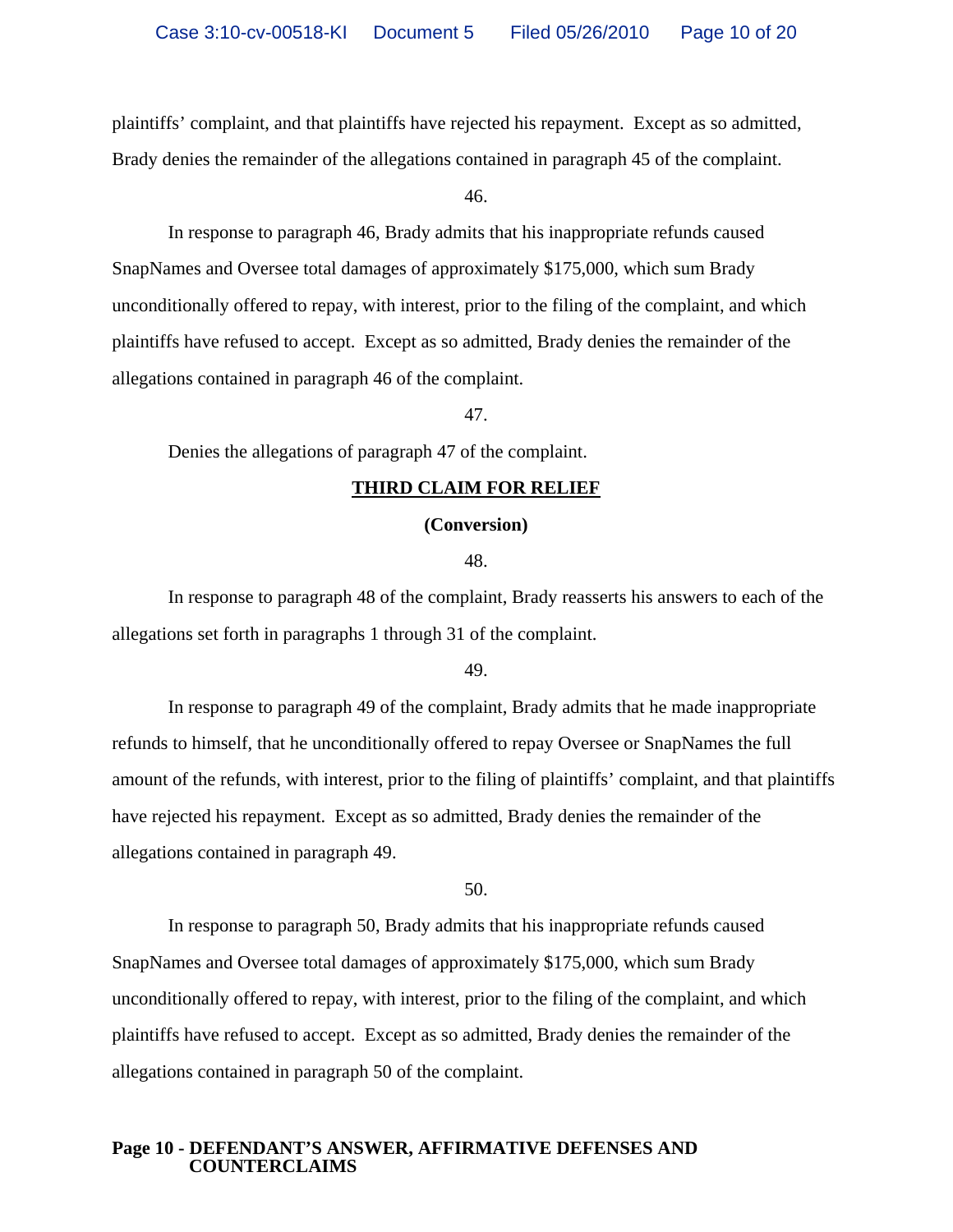Denies the allegations of paragraph 51 of the complaint.

### **FOURTH CLAIM FOR RELIEF**

### **(Unjust Enrichment)**

#### **(SnapNames)**

52.

 In response to paragraph 52 of the complaint, Brady reasserts his answers to each of the allegations set forth in paragraphs 1 through 31 of the complaint.

53.

In response to paragraph 53 of the complaint, Brady admits that he made inappropriate refunds to himself, that he unconditionally offered to repay Oversee or SnapNames the full amount of the refunds, with interest, prior to the filing of plaintiffs' complaint, and that plaintiffs have rejected his repayment. Except as so admitted, Brady denies the remainder of the allegations contained in paragraph 53.

54.

 In response to paragraph 54 of the complaint, Brady admits that his inappropriate refunds caused SnapNames and Oversee total damages of approximately \$175,000, which sum Brady unconditionally offered to repay, with interest, prior to the filing of the complaint, and which plaintiffs have refused to accept. Except as so admitted, Brady denies the remainder of the allegations contained in paragraph 54 of the complaint.

#### **FIFTH CLAIM FOR RELIEF**

### **(Unjust Enrichment)**

**(Oversee)**

55.

In response to paragraph 55 of the complaint, Brady reasserts his answers to each of the allegations set forth in paragraphs 1 through 31 of the complaint.

56.

Denies the allegations of paragraph 56 of the complaint.

### **Page 11 - DEFENDANT'S ANSWER, AFFIRMATIVE DEFENSES AND COUNTERCLAIMS**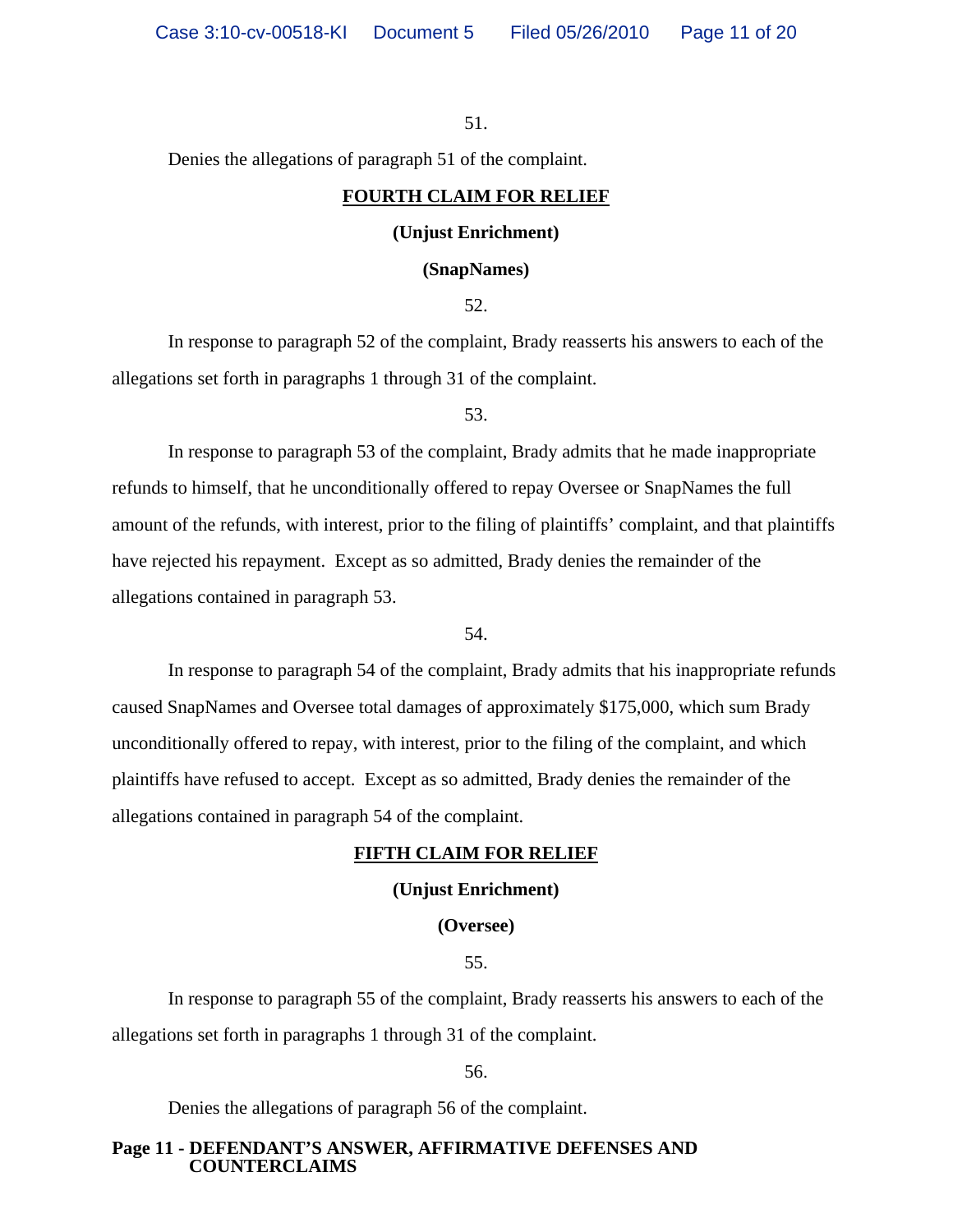### **SIXTH CLAIM FOR RELIEF**

#### **(Unjust Enrichment)**

### **(SnapNames and Oversee)**

57.

In response to paragraph 57 of the complaint, Brady reasserts his answers to each of the allegations set forth in paragraphs 1 through 31 of the complaint.

58.

 In response to paragraph 58 of the complaint, Brady admits that he purchased domain names using the Hank Alvarez account, and that with respect to a minority of these purchases, Brady inappropriately refunded a portion of the winning bid purchase price to the Hank Alvarez account. Except as so admitted, Brady denies the remainder of the allegations contained in paragraph 58 of the complaint.

#### **SEVENTH CLAIM FOR RELIEF**

### **(Interference with Business Relationship)**

59.

In response to paragraph 59 of the complaint, Brady reasserts his answers to each of the allegations set forth in paragraphs 1 through 31 of the complaint.

60.

 In response to paragraph 60 of the complaint, Brady admits that on some occasions he inappropriately used the Hank Alvarez account to increase other bidders' bids. Except as so admitted, Brady denies the remainder of the allegations contained in paragraph 60 of the complaint.

61.

Denies the allegations of paragraph 61 of the complaint.

// // //

// // //

// // //

// // //

### **Page 12 - DEFENDANT'S ANSWER, AFFIRMATIVE DEFENSES AND COUNTERCLAIMS**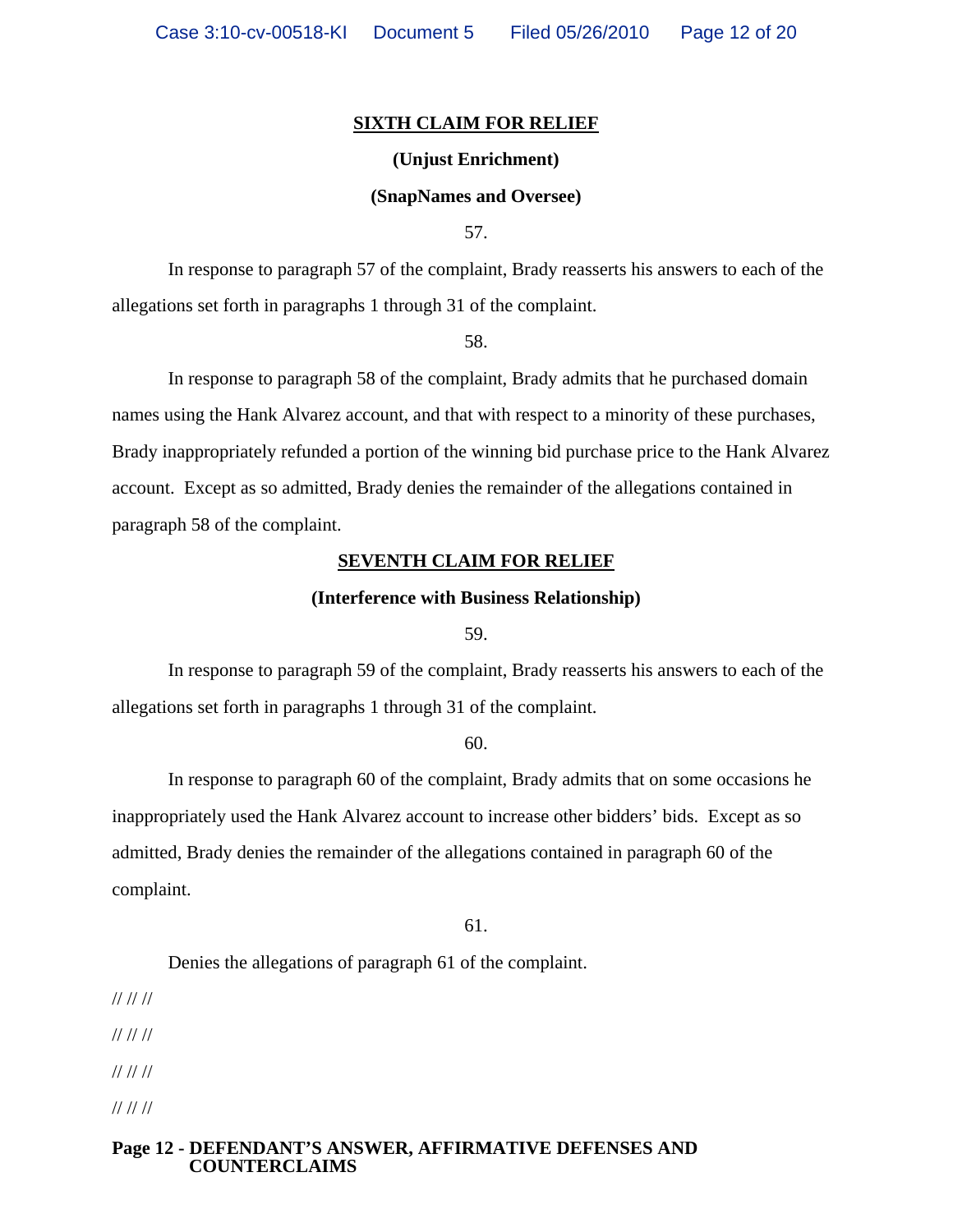### **EIGHTH CLAIM FOR RELIEF**

### **(Racketeering, Oregon Racketeering Act)**

62.

In response to paragraph 62 of the complaint, Brady reasserts his answers to each of the allegations set forth in paragraphs 1 through 31 of the complaint.

63.

Admits the allegations of paragraph 63 of the complaint.

64.

Admits the allegations of paragraph 64 of the complaint.

65.

Denies the allegations of paragraph 65 of the complaint.

66.

Denies the allegations of paragraph 66 of the complaint.

67.

Denies the allegations of paragraph 67 of the complaint.

68.

Denies the allegations of paragraph 68 of the complaint.

69.

Denies the allegations of paragraph 69 of the complaint.

70.

Denies the allegations of paragraph 70 of the complaint.

71.

Denies the allegations of paragraph 71 of the complaint.

// // //

// // //

// // //

// // //

// // //

### **Page 13 - DEFENDANT'S ANSWER, AFFIRMATIVE DEFENSES AND COUNTERCLAIMS**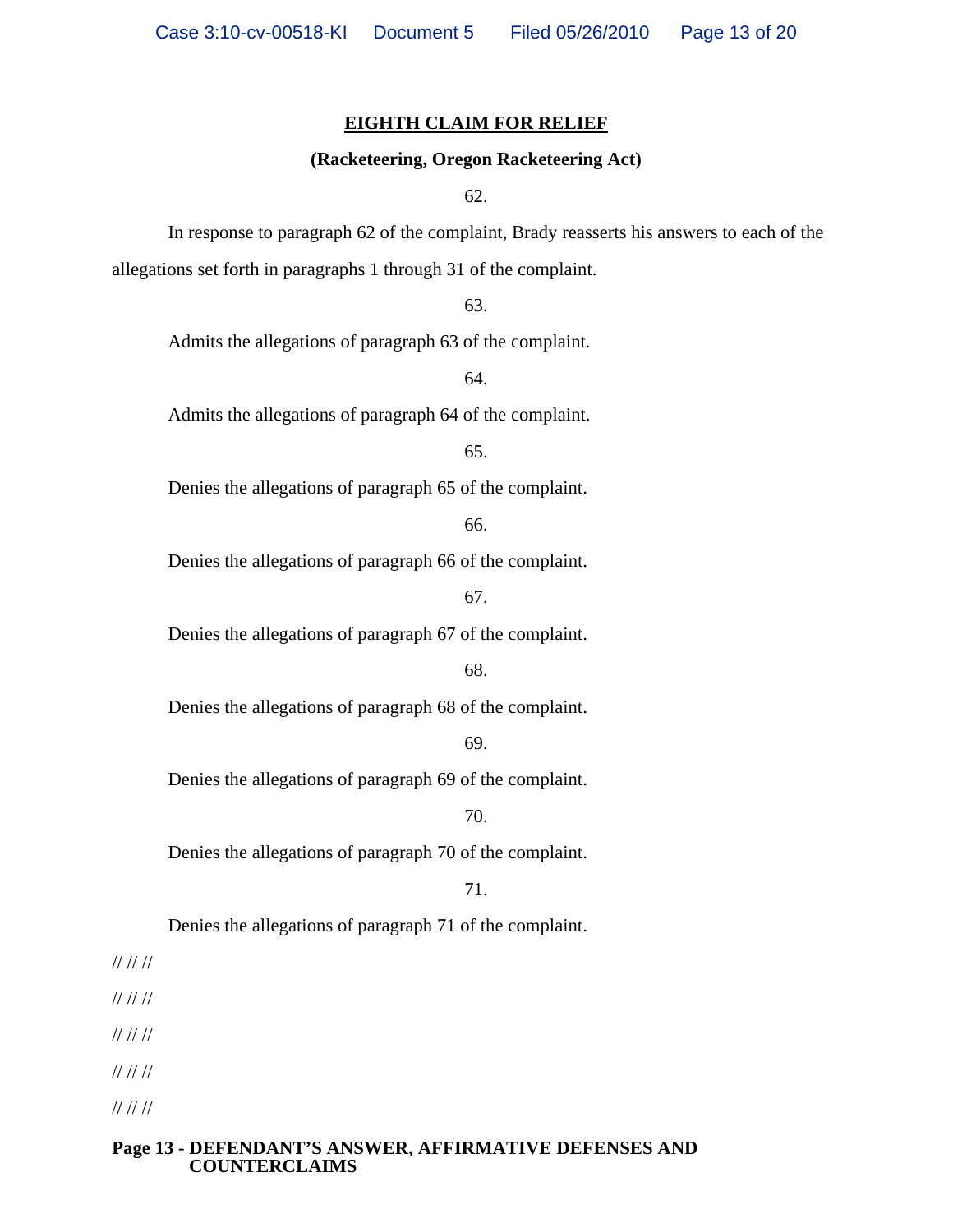### **NINTH CLAIM FOR RELIEF**

# **(Violation of Oregon Securities Laws) (ORS 59.115, ORS 59.135, ORS 59.137)**

### **(Oversee)**

72.

In response to paragraph 72 of the complaint, Brady reasserts his answers to each of the allegations set forth in paragraphs 1 through 31 of the complaint.

73.

 In response to paragraph 73 of the complaint, Brady admits that he owned shares of SnapNames before Oversee's acquisition of SnapNames, and that Oversee acquired SnapNames. Brady lacks knowledge or information sufficient to form a belief as to the truth of the allegation that Brady sold his SnapNames directly to Oversee because Brady does not have access to the transaction information, and therefore denies the same. Except as so admitted, Brady denies the remainder of the allegations contained in paragraph 73 of the complaint.

74.

Denies the allegations of paragraph 74 of the complaint.

75.

Denies the allegations of paragraph 75 of the complaint.

76.

 In response to paragraph 76 of the complaint, Brady lacks knowledge or information sufficient to form a belief as to the truth of the allegation that Oversee will tender to Brady the shares it acquired from him and therefore denies the same. However, Brady will accept Oversee's tender of the shares it acquired from him. Brady denies the remainder of the allegations contained in paragraph 76 of the complaint.

// // //

// // //

// // //

### **Page 14 - DEFENDANT'S ANSWER, AFFIRMATIVE DEFENSES AND COUNTERCLAIMS**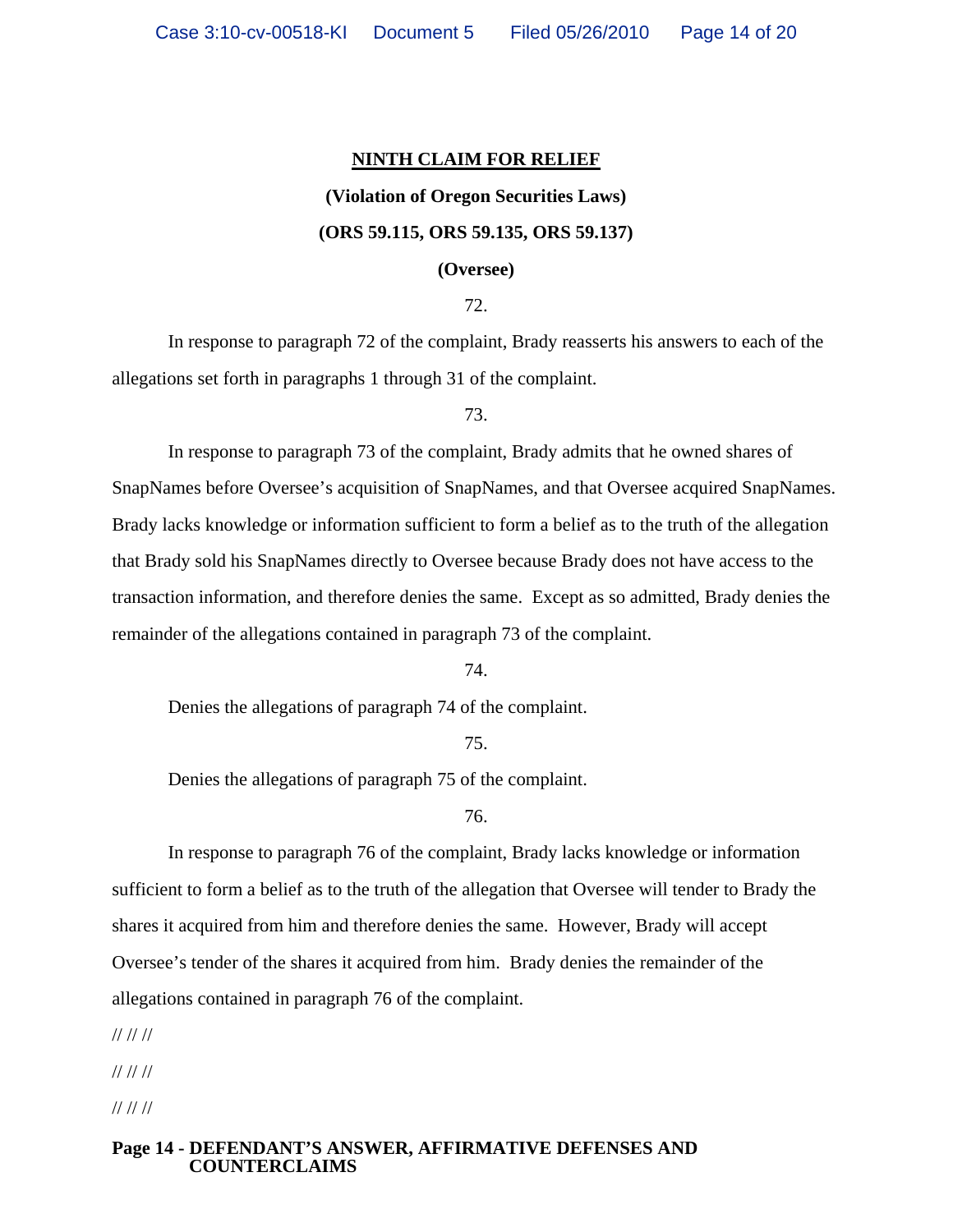### **TENTH CLAIM FOR RELIEF**

### **(Violation of Oregon Securities Laws, ORS 59.115, ORS 59.135, ORS 59.137)**

### **(Oversee)**

77.

 In response to paragraph 77 of the complaint, Brady reasserts his answers to each of the allegations set forth in paragraphs 1 through 31 and 73 through 75 of the complaint.

78.

 In response to paragraph 78 of the complaint, Brady admits that on or around June 14, 2007, Oversee acquired all of the shares of SnapNames. Except as so admitted, Brady denies the remainder of the allegations contained in paragraph 78 of the complaint.

79.

Denies the allegations of paragraph 79 of the complaint.

Defendant asserts the following affirmative defenses:

### **FIRST AFFIRMATIVE DEFENSE**

### **(Failure to State a Claim)**

80.

Plaintiffs' complaint fails to state claims upon which relief can be granted.

### **SECOND AFFIRMATIVE DEFENSE**

**(Waiver)**

81.

 During the course of plaintiffs' investigation into the activities alleged in the complaint, and while plaintiffs were fully aware of their rights asserted in their complaint herein, plaintiffs' authorized representatives unequivocally stated to Brady that plaintiffs were not suing him. Such statements resulted in a waiver of plaintiffs' right to sue Brady for the conduct alleged in the complaint.

// // //

// // //

### **Page 15 - DEFENDANT'S ANSWER, AFFIRMATIVE DEFENSES AND COUNTERCLAIMS**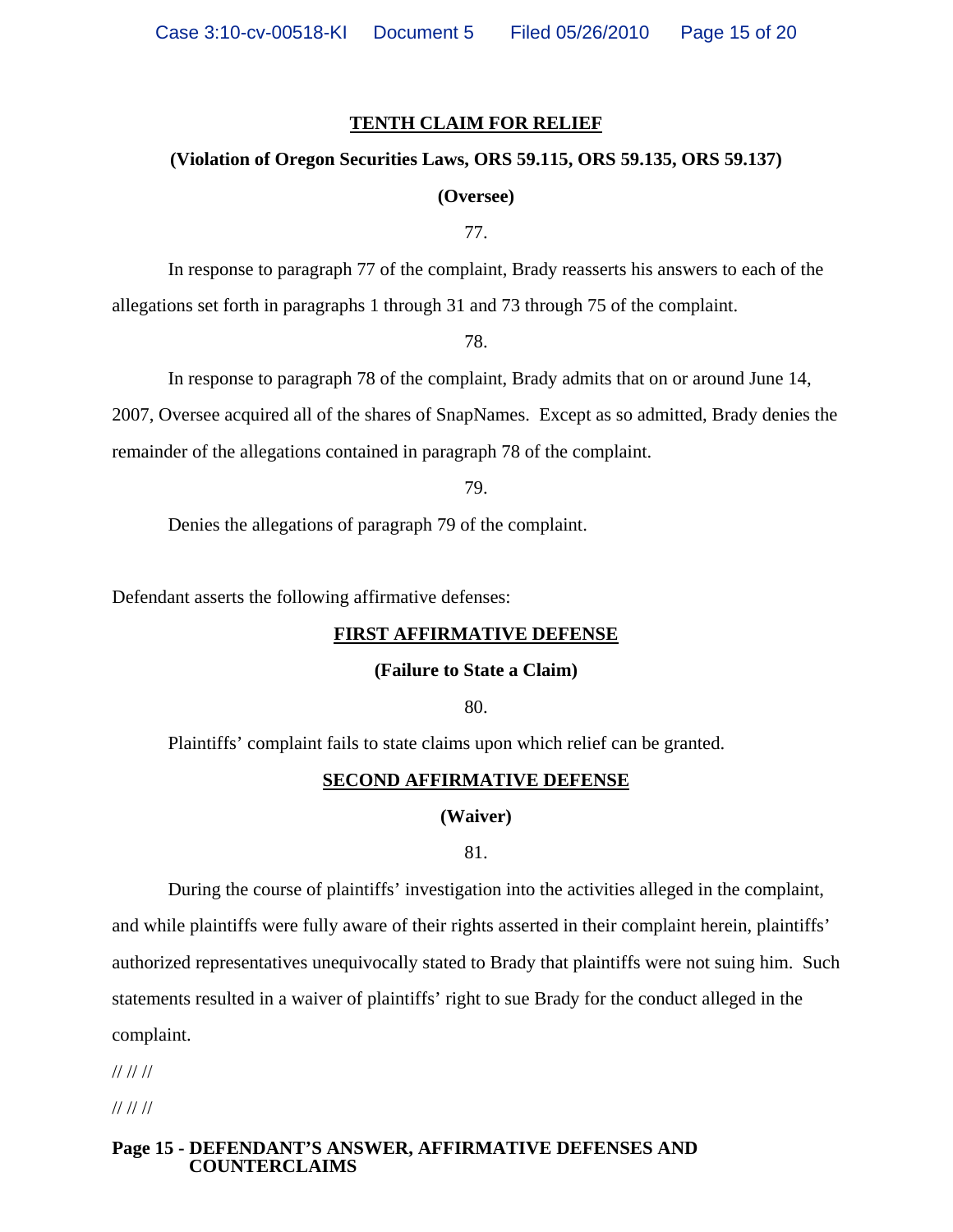### **THIRD AFFIRMATIVE DEFENSE**

### **(Estoppel)**

82.

During the course of plaintiffs' investigation into the activities alleged in the complaint, plaintiffs: knew they could sue Brady and that they intended to do so; nevertheless falsely represented that they would not sue Brady; and did so in order to induce his full cooperation with plaintiffs' investigation. Brady was unaware that plaintiffs' representations were false, and relied on such representations in deciding to fully cooperate with plaintiffs' investigation. Plaintiffs are prevented from pursuing their claims by virtue of the doctrine of estoppel.

### **FOURTH AFFIRMATIVE DEFENSE**

### **(Failure to Mitigate)**

83.

Plaintiffs have failed to mitigate their damages.

### **FIFTH AFFIRMATIVE DEFENSE**

### **(Real Party in Interest)**

84.

Plaintiffs are not the real parties in interest to assert the claims made.

### **SIXTH AFFIRMATIVE DEFENSE**

#### **(Standing)**

85.

Plaintiffs lack standing to assert the claims made.

### **SEVENTH AFFIRMATIVE DEFENSE**

### **(Accord & Satisfaction)**

86.

 During the course of plaintiffs' investigation into the activities alleged in the complaint, plaintiffs' authorized representative, in exchange for Brady's continued cooperation with their investigation, told Brady they were not suing him. Brady accepted this offer and continued to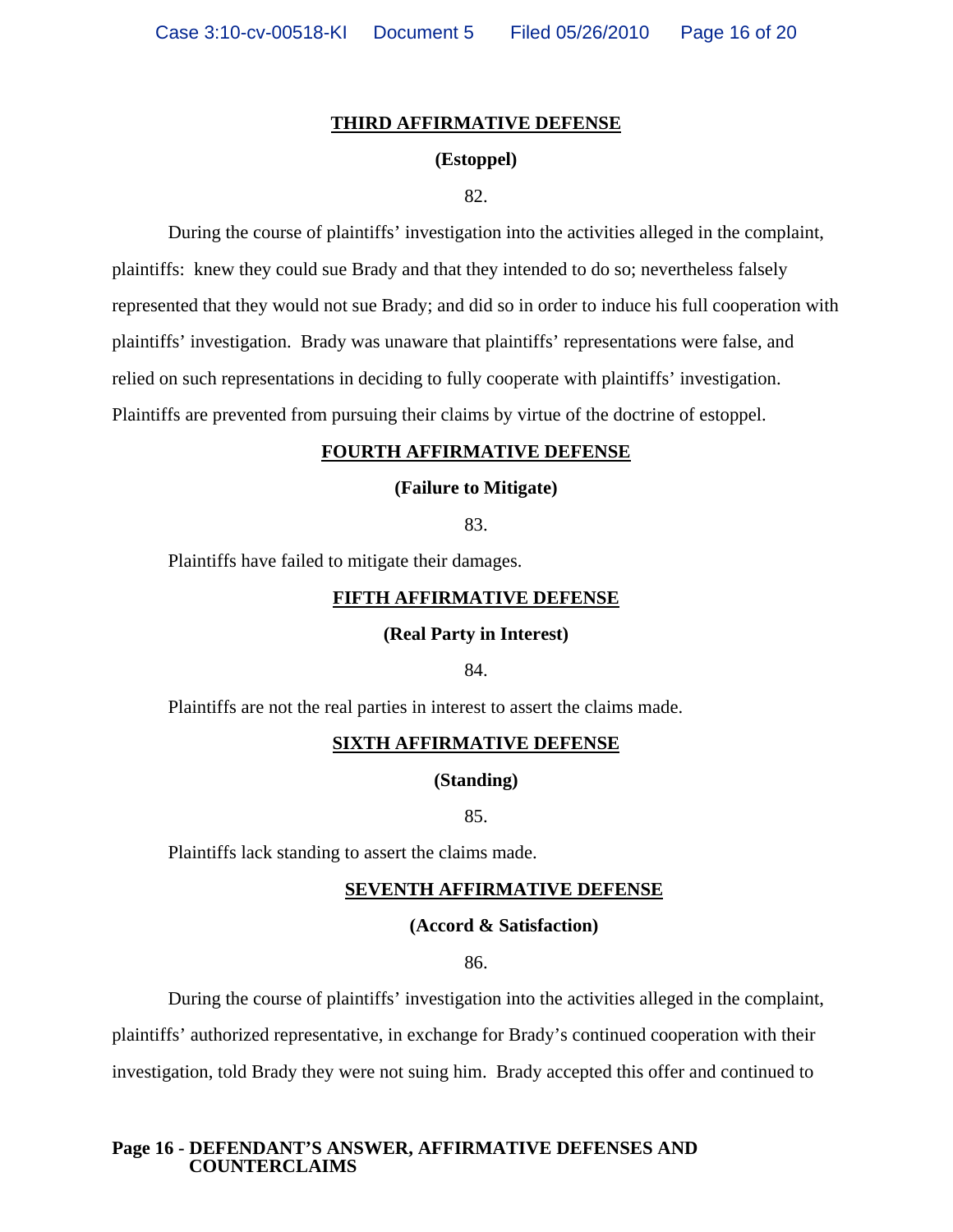cooperate fully with plaintiffs' investigation. Accordingly, plaintiffs' claims are barred by the doctrine of accord and satisfaction.

### **EIGHTH AFFIRMATIVE DEFENSE**

### **(Misrepresentation)**

87.

During the course of plaintiffs' investigation into the activities alleged in the complaint: plaintiffs falsely represented material facts by stating that they were not suing Brady; plaintiffs knew that such representations were false; plaintiffs made such representations in order to induce Brady's full cooperation with plaintiffs' investigation; Brady was unaware of the falsity of plaintiffs' representations; Brady reasonably relied on plaintiffs' false representations; and Brady has been damaged as a result.

### **NINTH AFFIRMATIVE DEFENSE**

**(Offset)**

88.

Brady is entitled to an offset against any damages that he may owe, in the amount of any profits that plaintiffs improperly gained on account of Brady's bidding activities, and that plaintiffs have not refunded, but instead have retained.

### **TENTH AFFIRMATIVE DEFENSE**

### **(Unconstitutionality of Punitive Damages)**

89.

Plaintiffs' claims for punitive damages are barred by the due process clause of the Fourteenth Amendment to the United States Constitution.

### **ELEVENTH AFFIRMATIVE DEFENSE**

**(Unclean Hands/In Pari Delicto)**

90.

Plaintiffs' claims are barred by the doctrine of unclean hands or in pari delicto.

// // //

// // //

### **Page 17 - DEFENDANT'S ANSWER, AFFIRMATIVE DEFENSES AND COUNTERCLAIMS**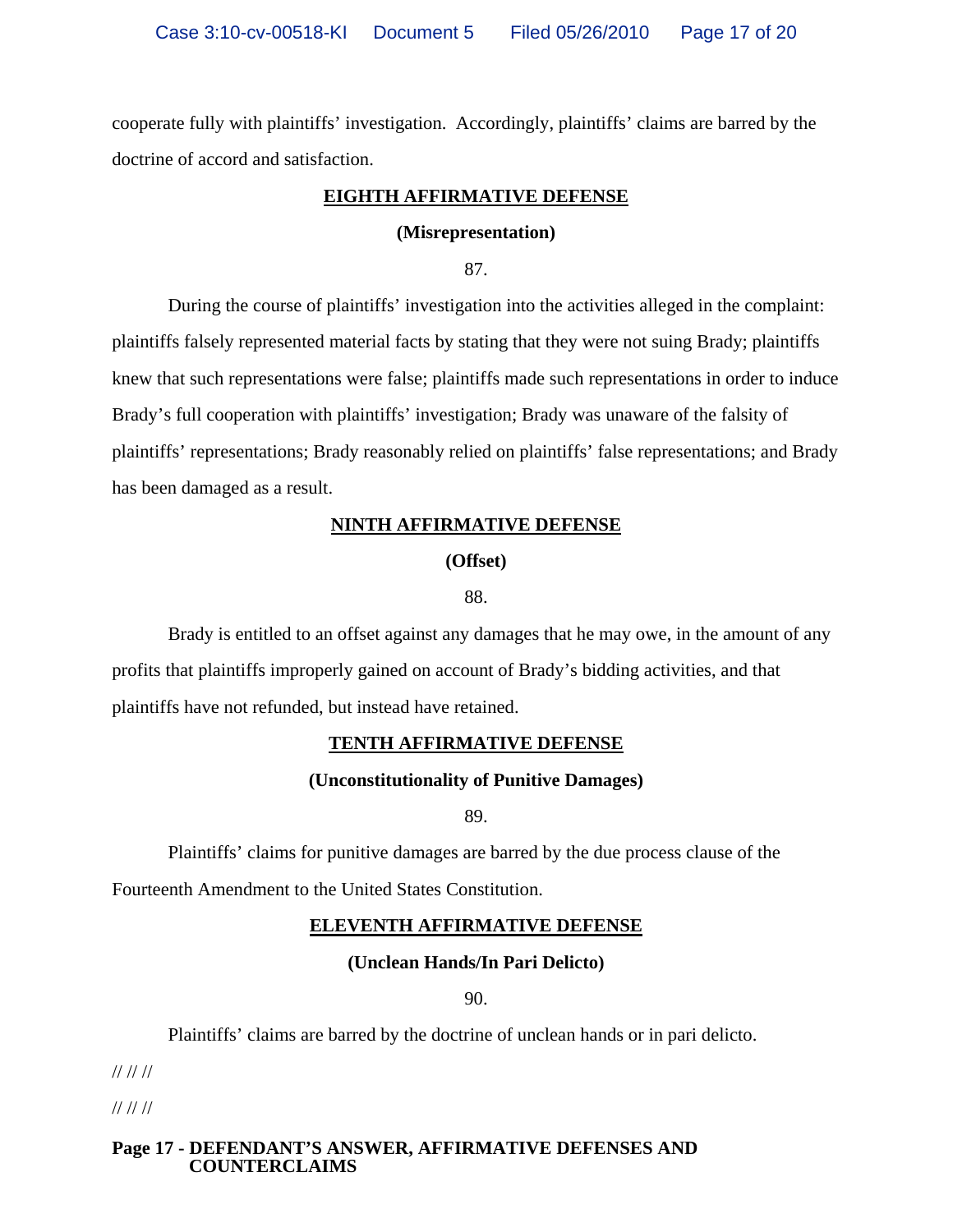### **TWELFTH AFFIRMATIVE DEFENSE**

### **(Failure to State a Claim – Materially Aiding Securities Law Violations)**

91.

Plaintiffs cannot establish Brady's liability for materially aiding a violation of ORS

59.115 or 59.135 without first establishing SnapNames' liability for violation of the same.

### **THIRTEENTH AFFIRMATIVE DEFENSE**

**(Tender of Shares)**

92.

Plaintiffs' claims for violation of ORS 59.115 or 59.135 are barred because Brady

accepts pursuant to ORS  $59.115(2)(a)$  the tender of shares Oversee acquired from him.

### **FOURTEENTH AFFIRMATIVE DEFENSE**

### **(Judicial Estoppel)**

93.

Plaintiffs' claims are barred by the doctrine of judicial estoppel.

### **FIRST COUNTERCLAIM**

### **(Attorney Fees – Racketeering Claim)**

94.

ORS 166.725(14) provides for the award of reasonable attorney fees to the prevailing

party in an action brought pursuant to the provisions of that section. Brady will be entitled to his reasonable attorney fees upon his successful defense of plaintiffs' racketeering claim.

### **SECOND COUNTERCLAIM**

### **(Attorney Fees – Oregon Securities Law Claims)**

95.

 ORS 59.115(10) and ORS 59.137(4) provide for the award of reasonable attorney fees to the prevailing party in an action brought pursuant to those sections. Brady will be entitled to his reasonable attorney fees upon his successful defense of plaintiffs' securities law claims.

**Page 18 - DEFENDANT'S ANSWER, AFFIRMATIVE DEFENSES AND COUNTERCLAIMS**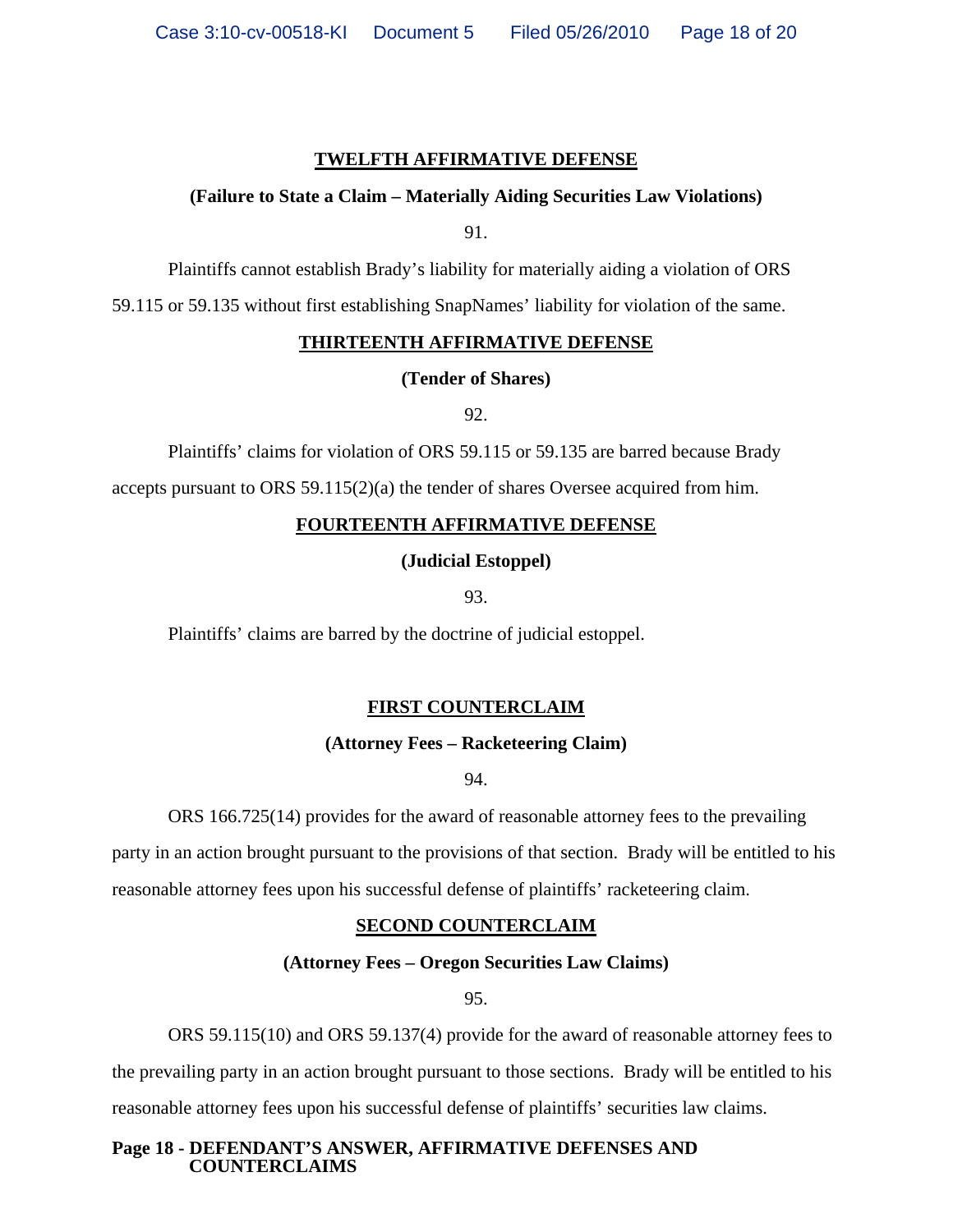WHEREFORE, having answered plaintiffs' complaint, defendant Brady prays as follows:

- A. That plaintiffs' complaint be dismissed and that judgment be entered in Brady's favor thereon;
- B. For Brady's reasonable attorney fees, costs and disbursements incurred herein; and
- C. For such other and further relief as the court shall deem just and proper.

DATED this 26th day of May, 2010.

MARKOWITZ, HERBOLD, GLADE & MEHLHAF, P.C.

By: */s/ J. Matthew Donohue*

David B. Markowitz, OSB #742046 J. Matthew Donohue, OSB #065742 Joseph L. Franco, OSB #073913 (503) 295-3085 Of Attorneys for Defendant

211199